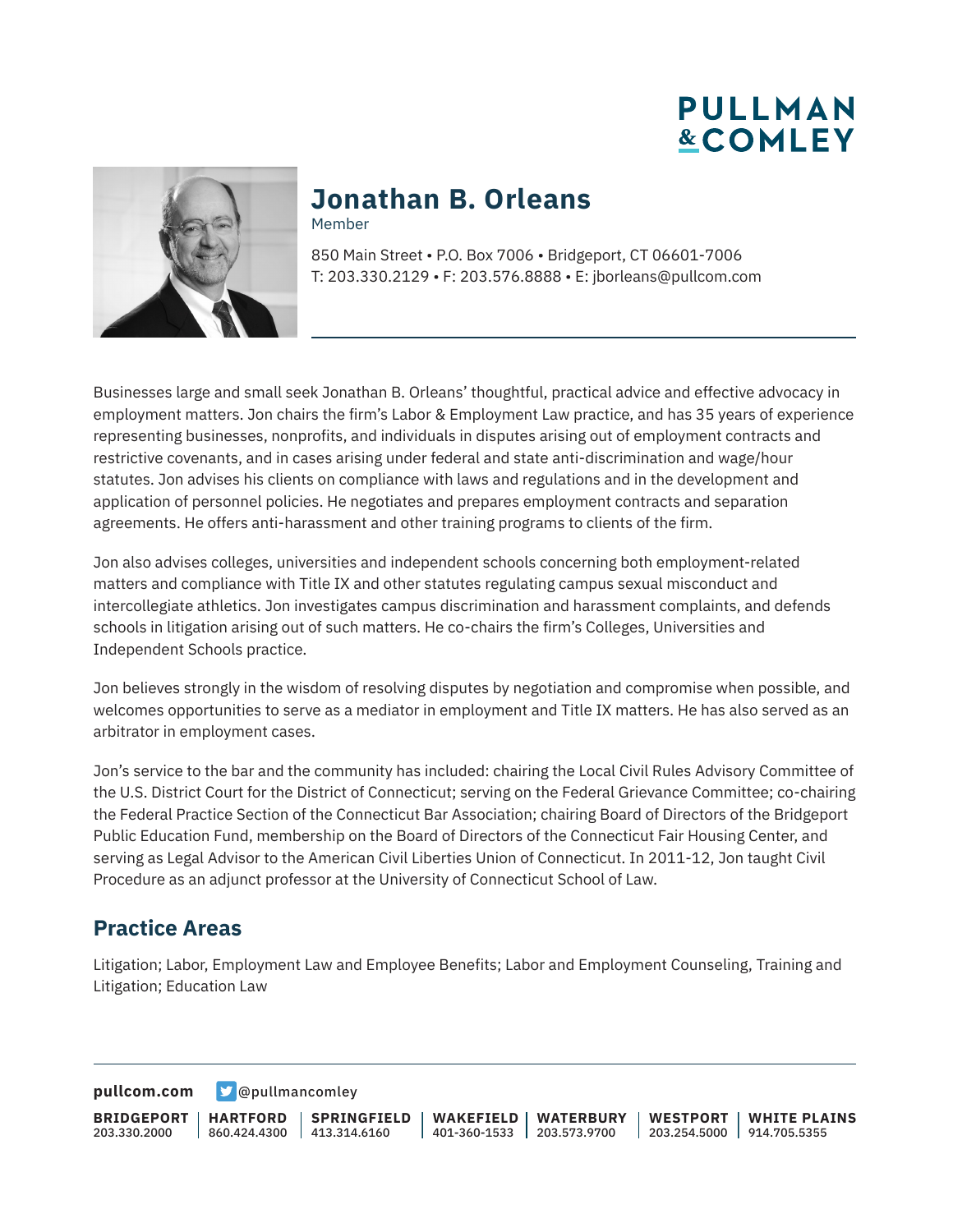# Jonathan B. Orleans

## **Experience**

- Defense of a Connecticut municipality accused of discriminating against white male employees in its promotional practices
- Defense of a putative class action under New York law pertaining to wages and hours (resolved by settlement)
- Investigated sexual misconduct complaints (student-on-student, faculty-on-student, and faculty-onfaculty) on behalf of private universities
- Successfully defended, in trial and on appeal, a marketing firm charged with unfair trade practices and misappropriation of trade secrets in its hiring of a competitor's employee
- Advised a university concerning Title IX compliance in its athletics program
- Defense of employers in federal and state Department of Labor wage/hour investigations
- Defense of numerous businesses, from manufacturers to physicians and other professionals, against claims of employment discrimination before the Connecticut Commission on Human Rights and Opportunities, the Equal Employment Opportunity Commission, and in state and federal courts
- Represented a physician group against claims of, *inter alia*, unfair competition, brought by their former employer
- Representation of companies and executives in negotiating employment agreements, restrictive covenants, and separation agreements
- Represented a high-technology manufacturer in the enforcement of a non-competition and non-solicitation agreement against a former employee
- Obtained an injunction under the Fair Housing Act in favor of a nonprofit organization denied permission by municipal authorities to establish a residence for homeless persons with HIV/AIDS
- Obtained an injunction under the Fair Housing Act requiring a municipality to treat a "sober house" as a family use for zoning purposes

# **Bar and Court Admissions**

**Connecticut** New York U.S. District Court, District of Connecticut U.S. District Court, Southern District of New York U.S. Court of Appeals for the Second Circuit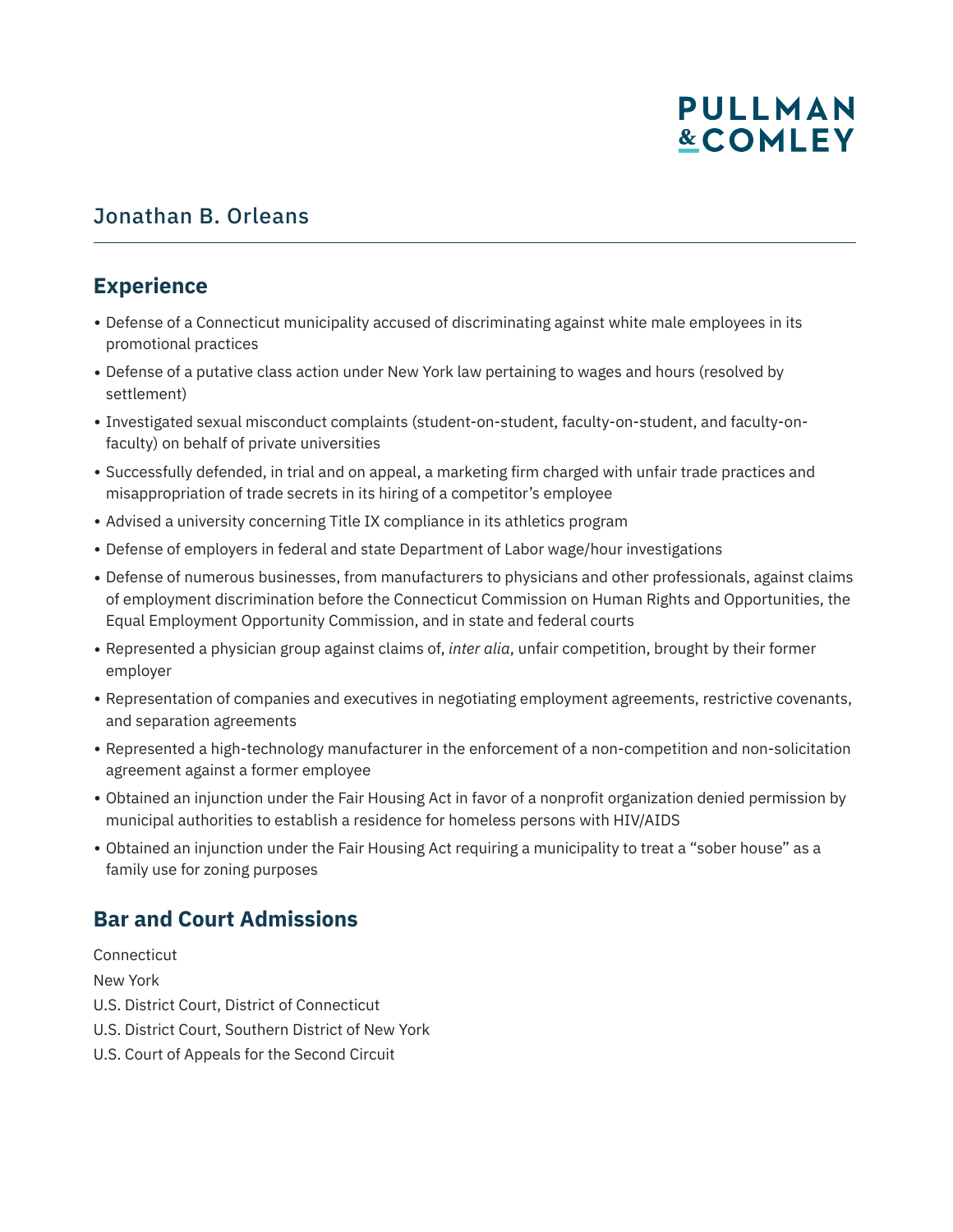# Jonathan B. Orleans

U.S. Supreme Court

# **Clerkships**

Clerked for the Honorable M. Joseph Blumenfeld, Senior U.S. District Judge, in Hartford, CT

#### **Education**

New York University School of Law, J.D., *cum laude,* 1984 Princeton University, Woodrow Wilson School of Public Affairs, M.P.A., 1984 Hampshire College, B.A., 1977

#### **Publications**

Colleges as Courtrooms? How Administrators Can Adjust to New Title IX Regs *New England Journal of Higher Education*, 07.20.2020

Fluctuating Workweeks Can Affect Overtime Pay *Connecticut Law Tribune*, 10.19.2012

Oral Advocacy in Connecticut's Courts *Connecticut Lawyer*, 02.2011

Key Terms in Today's Employment Agreements *Negotiating and Drafting Employment Agreements, Aspatore Books*, 2010

Knowing Your Policy is the Best Policy *The Connecticut Law Tribune*, 07.28.2009

#### **Alerts and Newsletters**

Don't Just Leave Leave Alone: Whether You Have 1 Employee or 100, Private Employers Must Act Quickly to Comply with Changes to Connecticut's Family and Medical Leave Law 01.14.2022

CDC Modifies Guidance on Isolation and Quarantine 12.28.2021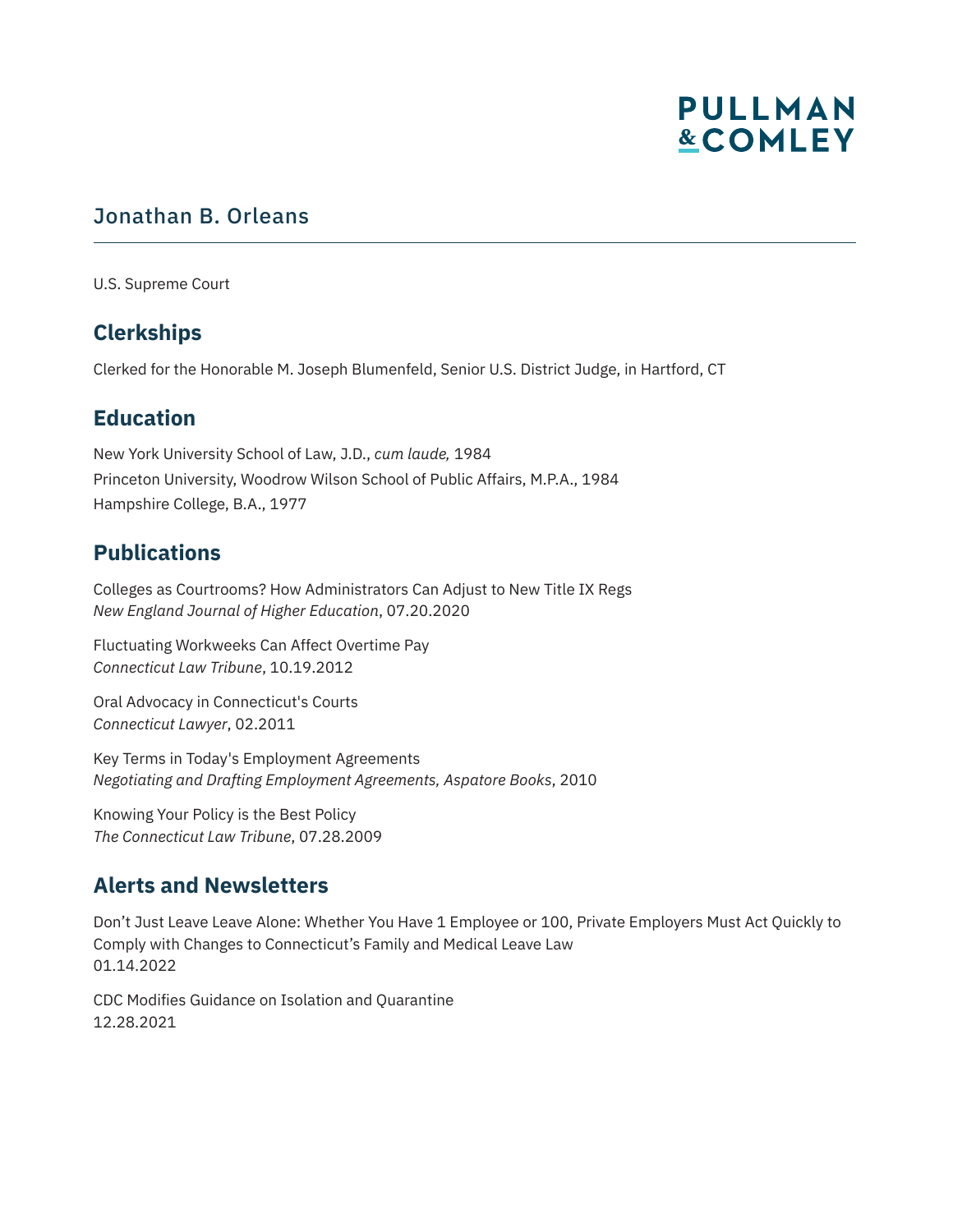# Jonathan B. Orleans

Dealing with Religious Objections to Mandatory COVID-19 Vaccination Requirements: The EEOC Issues Clarifying Technical Assistance for Employers 10.26.2021

A Critical Warning to Federal Contractors and Subcontractors with Unvaccinated Employees: Time is Running Out to Comply with President Biden's Vaccination Mandate 10.21.2021

Manufacturing Updates - Fall 2021 09.27.2021

COBRA Update: Final COBRA Subsidy Termination Notices Now Due 09.14.2021

Summer 2021 - Inclusion Insights 08.12.2021

## **Professional Affiliations**

American Bar Association - Litigation Section; Labor and Employment Section Connecticut Bar Association - Federal Practice Section (Executive Committee); Litigation Section; Labor and Employment Section; Antitrust and Trade Regulation Section (Executive Committee) Connecticut Bar Foundation - Life Fellow U.S. District Court for the District of Connecticut - chair, Local Civil Rules Advisory Committee

#### **Community Involvement**

American Civil Liberties Union of Connecticut - board of directors, legal advisor Bridgeport Public Education Fund - chairman

#### **Honors & Recognitions**

Named a Moffly Media Top Lawyer in Fairfield County, 2021 - Labor and Employment

Listed in *The Best Lawyers in America* in the areas of litigation - labor and employment and employment law management since 2019

Recipient of the *Connecticut Law Tribune's* Professional Excellence Award, for his outstanding service to the legal profession during his career

Named Stamford "Lawyer of the Year" in the Employment Law - Management category in 2012, 2015, 2017 and 2019 by *The Best Lawyers in America*